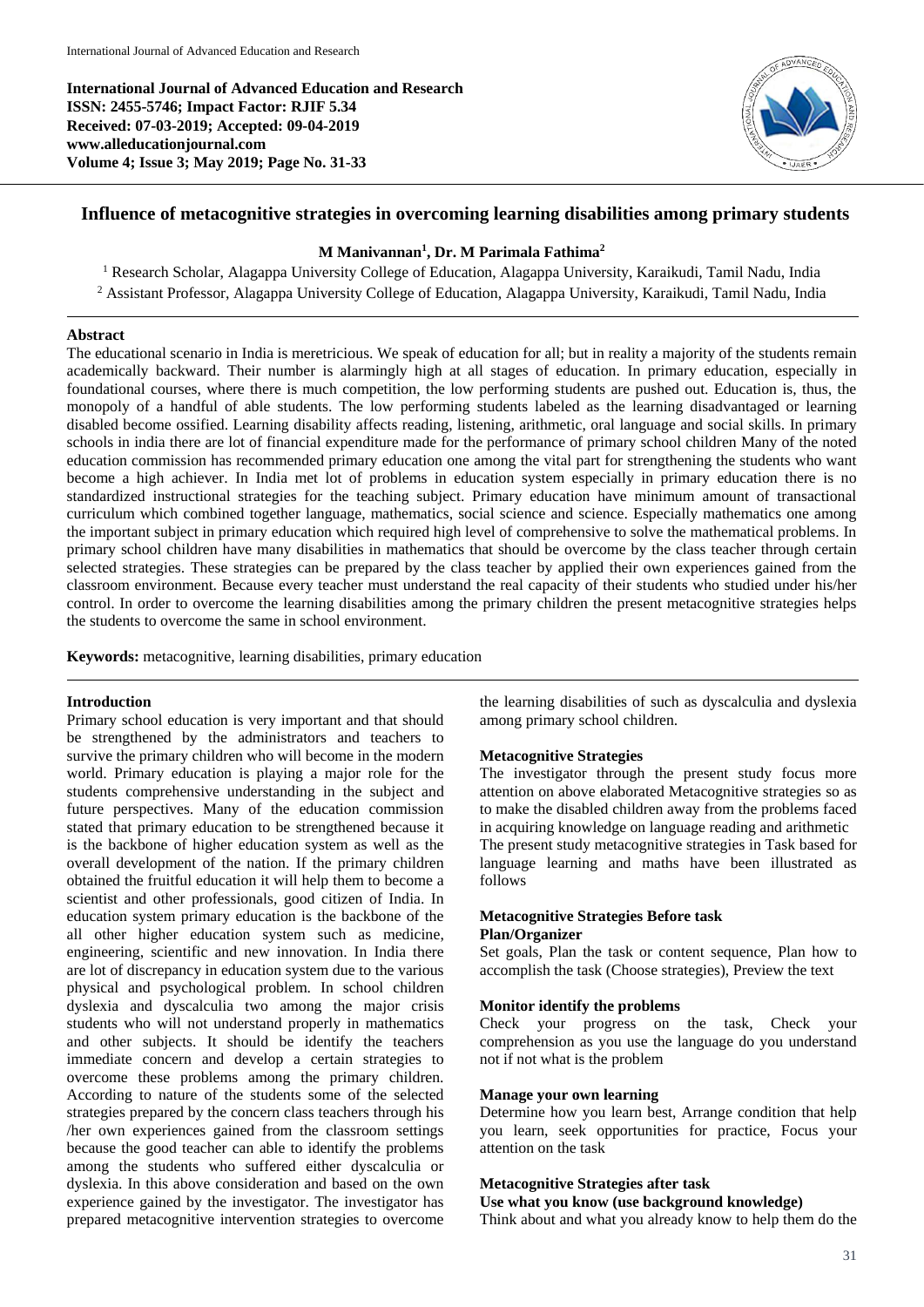task. Student may be made to associate between new information and their prior knowledge.

### **Make inferences (Use clues)**

Making students what they know to figure out meaning, Read and listen between the lines, Understanding its meaning

## **Make prediction (Crystal ball)**

Anticipate information to come, Make logical guesses about what will happened, Make on estimate (Maths), Make hypothesis (Science).

# **Children's kinesthetic sense**

Imaginative action by children, Real object to help children remember words, sentences or content information

## **Role of Metacognitive Strategies in Overcoming Learning Disabilities**

Metacognition is one among the brain related self performance strategies any individuals who can accumulate themselves and solve any problems with his /her own experience. Metacognitive strategies is best strategy for students level to solve the any mental operations through his /her own experiences gained through internal and external stimuli which activated in their own brain. Any individuals who can involve themselves any problems by applying metacognitive strategies. Because it gives a direction through cognition oriented activities by their own brain function. Cognition is nothing but thinking of thinking any individuals to solve their problems by the way of thinking and thinking in any complicated issues for the personal and academic side. In school particularly primary education the performance of students with different subjects is vital for the betterment of future education. In the modern world there are lot of exposures gained by the teachers through his/her classroom environment. One of the major issue in primary children who suffered dyslexia and dyscalculia in long period. In order to eradicate the same the teachers is take necessary steps to overcome the learning disabilities among the students. The following metacognitive strategies prepared by the investigator to overcome the learning disabilities of primary school children according to their nature. Meta cognitive strategies can be categorized before and after task strategies. (Dr. M. Parimala Fathima, 2013) [4] .

One of the most effective way to teach Metacognitive strategies is the think aloud. This include a teacher talking in the class through thinking as teacher tackles a class, like a piece of text with new vocabulary or a new maths concepts. Based on such view the investigator decided to implement lesson plan through the following strategies so as to make the students comprehend reading and arithmetic.

# **Need and Significance of the Study**

The primary school stage plays a vital role in making in the children develop language reading skill and arithmetic especially disabled children a primary level cannot cope up with normal children in regular classroom settings. Most of the disabled children feel difficulties and hindrance especially in acquiring language skill and mathematics in primary education.

The Indian Government lays emphasis on primary education and also referred as elementary education, to children aged 6 to 14 years old. This present study becomes to deal with lower primary school students (6 to 10 ages) with learning disabilities of dyslexia and dyscalculia.

A learning disability is a neurological disorder of children with learning disabilities are as smart or smarter than their peers. But they have difficulty reading, writing, spelling, reasoning, recalling and organize information if left to figure things out by themselves or if taught in conventional way. Therefore, there has been misconception of primary school teachers on the students with learning disabilities. Learning disability in general refers to an intellectual disability, while difficulties such as dyslexia and dyscalculia or usually refers to as learning disabilities. Disorders refer the significant learning problems in an academic area.

In this point of view the investigator is to become aware to introduce innovative Metacognitive strategies for the children at primary level to overcome problems in their regular school settings. Metacognitive strategies refers to methods to help children understand the way they learn; in other words it means processes designed for students to think about the thinking with related to their previous experiences. With the consideration of learning difficulties of the students at primary levels, the investigator of the present study made an attempt to minimize the problem of learning disabled students through metacognitive strategies.

## **Objectives of the Study**

1. To find out the significant difference if any between the selected demographic variables of the learning disabilities of primary school children

# **Experimental Design**

Experimental design is the process of planning a study to meet specified objectives. Planning an experiment properly is very important in order to ensure that the right type of data and a sufficient sample size and power are available to answer the research questions of interest as clearly and efficiently as possible. The present study single group experimental design

### **Sampling Technique**

The investigator has taken 25 samples from 10 schools for the present investigation by using purposive random sampling techniques. The sample consist of students of V standard in Kalayarkoil block, Sivagangai district, Tamil Nadu.

# **Tools used for the Study**

■ Questionnaire for pre test and post test

## **Construction of Tool**

The investigator has taken utmost care to frame questions for pre- test and post- test to meet out the need of the students who belonged to dyslexia and dyscalculia

### **Hypothesis Testing**

1. There is significant difference between the selected demographic variables of the learning disabilities of primary school children